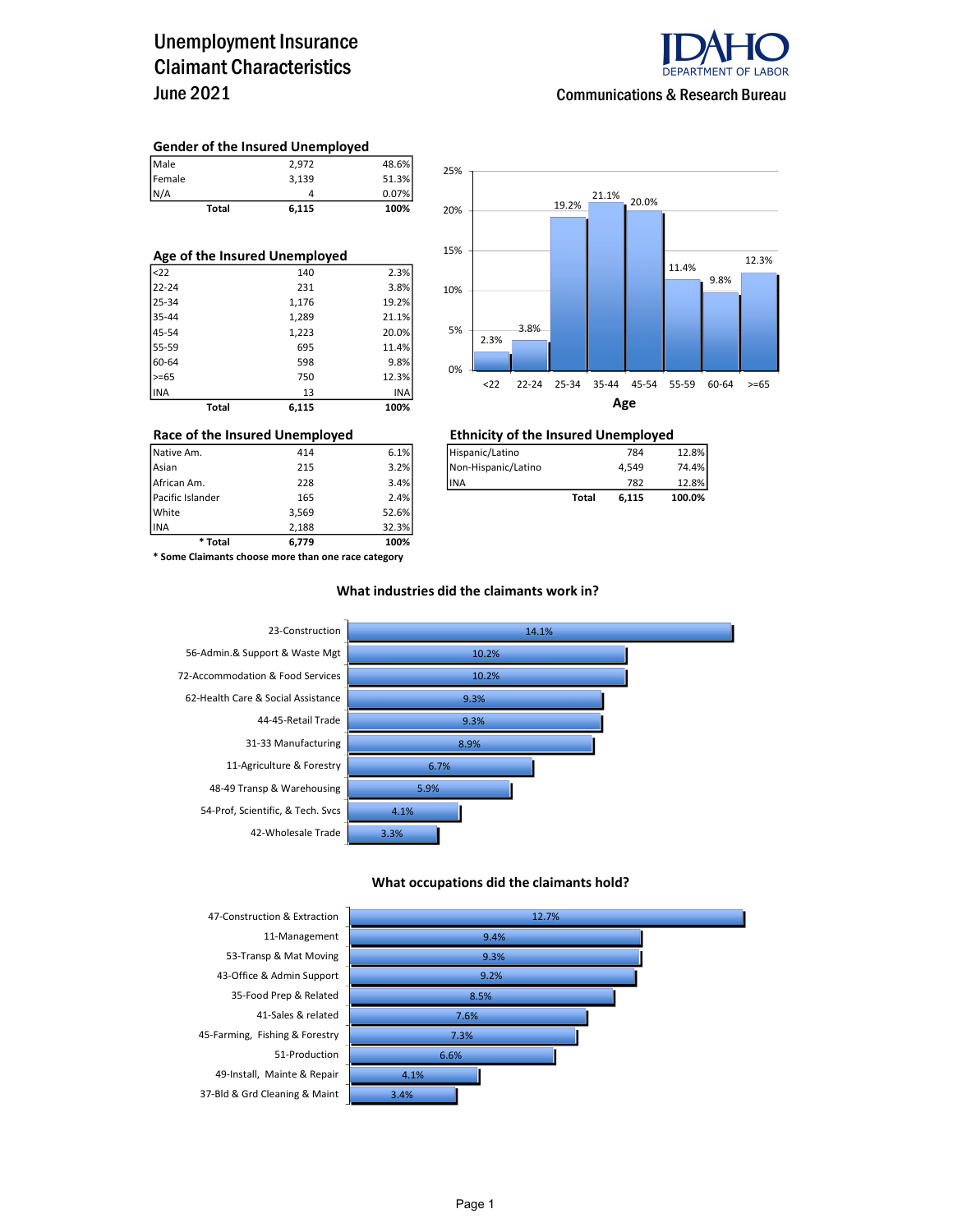## Unemployment Insurance Claimant Characteristics



### June 2021 Communications & Research Bureau

| <b>Demographics</b>                                          | June  |       | May          |       | <b>Monthly</b>    | June   |       | Yearly            |
|--------------------------------------------------------------|-------|-------|--------------|-------|-------------------|--------|-------|-------------------|
|                                                              | 2021  |       | 2021         |       | <b>Difference</b> | 2020   |       | <b>Difference</b> |
|                                                              |       |       |              |       |                   |        |       |                   |
| Gender:                                                      |       |       |              |       |                   |        |       |                   |
| Male                                                         | 2,972 | 48.6% | 3,639        | 53.1% | $-667$            | 14,613 | 43.8% | $-11641$          |
| Female                                                       | 3,139 | 51.3% | 3,218        | 46.9% | $-79$             | 18,712 | 56.1% | $-15573$          |
| <b>INA</b>                                                   | 4     | 0.1%  | $\mathbf{1}$ | 0.0%  | $\mathbf{3}$      | 14     | 0.0%  | $-10$             |
| <b>Total</b>                                                 | 6,115 |       | 6,858        |       | $-743$            | 33,339 |       | $-27224$          |
| Race: NOTE: Claimants may choose more than one Race category |       |       |              |       |                   |        |       |                   |
| Native American                                              | 414   | N/A   | 515          | N/A   | $-101$            | 1,258  | N/A   | $-844$            |
| Asian                                                        | 215   | N/A   | 274          | N/A   | $-59$             | 1,093  | N/A   | $-878$            |
| African American                                             | 228   | N/A   | 252          | N/A   | $-24$             | 826    | N/A   | $-598$            |
| Pacific Islander                                             | 165   | N/A   | 135          | N/A   | 30                | 485    | N/A   | $-320$            |
| White                                                        | 3,569 | N/A   | 4,546        | N/A   | $-977$            | 27,999 | N/A   | $-24430$          |
| <b>INA</b>                                                   | 2,188 | N/A   | 2,518        | N/A   | $-330$            | 7,001  | N/A   | $-4813$           |
|                                                              |       |       |              |       |                   |        |       |                   |
| <b>Ethnicity:</b>                                            |       |       |              |       |                   |        |       |                   |
| Hispanic/Latino                                              | 784   | 12.8% | 877          | 12.8% | $-93$             | 3,832  | 11.5% | $-3048$           |
| Non-Hispanic/Latino                                          | 4,549 | 74.4% | 5,110        | 74.5% | $-561$            | 25,728 | 77.2% | $-21179$          |
| <b>INA</b>                                                   | 782   | 12.8% | 871          | 12.7% | $-89$             | 3,779  | 11.3% | $-2997$           |
|                                                              |       |       |              |       |                   |        |       |                   |
| Age:                                                         |       |       |              |       |                   |        |       |                   |
| $22$                                                         | 140   | 2.3%  | 201          | 2.9%  | $-61$             | 2,047  | 6.1%  | $-1907$           |
| 22-24                                                        | 231   | 3.8%  | 285          | 4.2%  | $-54$             | 2,348  | 7.0%  | $-2117$           |
| 25-34                                                        | 1,176 | 19.2% | 1,436        | 20.9% | $-260$            | 7,703  | 23.1% | $-6527$           |
| 35-44                                                        | 1,289 | 21.1% | 1,452        | 21.2% | $-163$            | 6,539  | 19.6% | $-5250$           |
| 45-54                                                        | 1,223 | 20.0% | 1,362        | 19.9% | $-139$            | 5,734  | 17.2% | $-4511$           |
| 55-59                                                        | 695   | 11.4% | 772          | 11.3% | $-77$             | 3,068  | 9.2%  | $-2373$           |
| 60-64                                                        | 598   | 9.8%  | 623          | 9.1%  | $-25$             | 2,469  | 7.4%  | $-1871$           |
| >=65                                                         | 750   | 12.3% | 719          | 10.5% | 31                | 3,396  | 10.2% | $-2646$           |
| <b>Total</b>                                                 | 6,102 |       | 6,850        |       | $-748$            | 33,304 |       | $-27202$          |